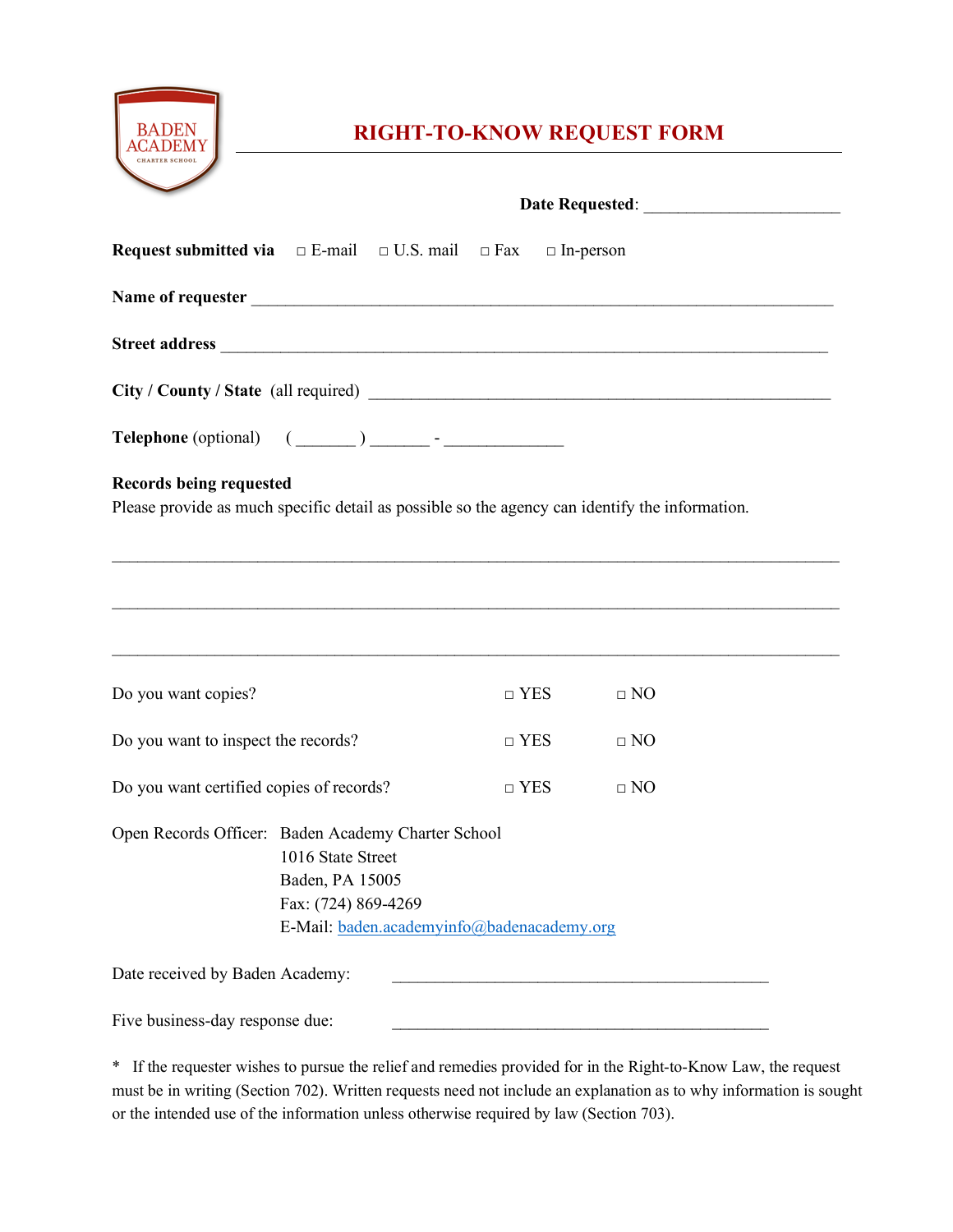

The Right-to-Know Law requires the establishment of a fee structure. Baden Academy Charter School (referred to as "BACS" or "the Charter School") has established the following fee structure in accordance with the Law and has derived this structure upon review of the Open Records Office's Recommended Structure. The Law requires that the Office of Open Records review the fee structure biannually. Any updates will be posted by BACS.

|  | Record type and corresponding fee structure |
|--|---------------------------------------------|
|--|---------------------------------------------|

| <b>Record Type</b>                                                                                                                                    | Fee                                                                                                                                                                                                                                                                                                                                                        |  |  |
|-------------------------------------------------------------------------------------------------------------------------------------------------------|------------------------------------------------------------------------------------------------------------------------------------------------------------------------------------------------------------------------------------------------------------------------------------------------------------------------------------------------------------|--|--|
| <b>Copies</b><br>A photocopy is either a single-sided<br>copy or one side of a double-sided<br>black-and-white copy of a standard<br>8.5" x 11" page. | $$0.25$ per page.                                                                                                                                                                                                                                                                                                                                          |  |  |
| <b>Certification of a record</b>                                                                                                                      | \$1.00 per record. Please note that certification fees do not<br>include notarization fees.                                                                                                                                                                                                                                                                |  |  |
| <b>Specialized documents</b><br>For example, but not limited to, blue<br>prints, color copies, non-standard<br>sized documents.                       | Actual cost to the School.                                                                                                                                                                                                                                                                                                                                 |  |  |
| Facsimile/microfiche/other media                                                                                                                      | Actual cost to the School.                                                                                                                                                                                                                                                                                                                                 |  |  |
| <b>Conversion to paper</b>                                                                                                                            | If a record is only maintained electronically or in other non-<br>paper media, duplication fees shall be limited to the lesser of<br>the fee for duplication on paper or the fee for duplication in the<br>original media unless the Requester specifically requests for<br>the record to be duplicated in the more expensive medium<br>(Sec. $1307(e)$ ). |  |  |
| <b>Postage fees</b>                                                                                                                                   | Fees for postage may not exceed the actual cost of mailing to<br>the School.                                                                                                                                                                                                                                                                               |  |  |
| <b>Other allowable fees</b>                                                                                                                           | Actual cost to the School.                                                                                                                                                                                                                                                                                                                                 |  |  |